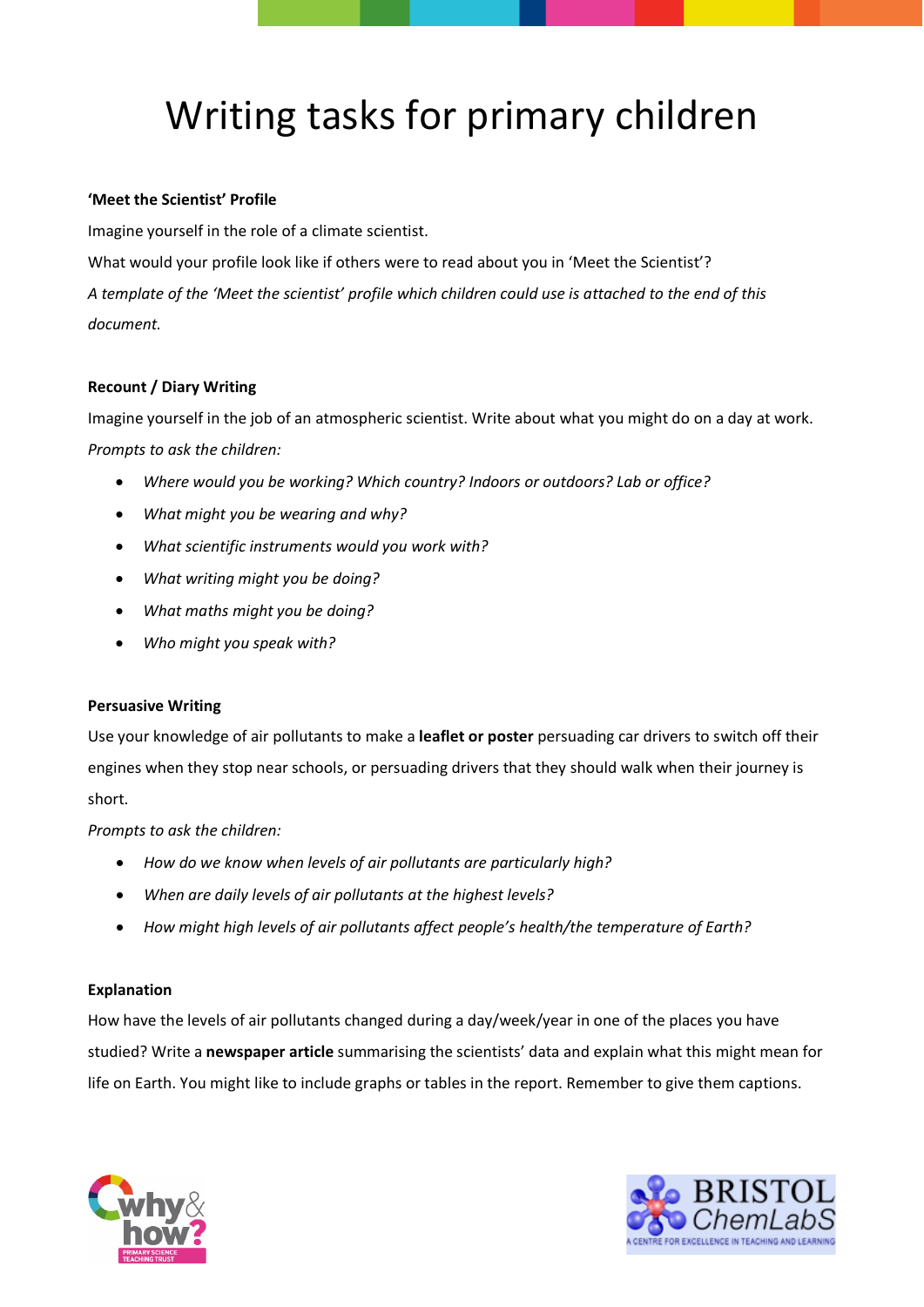## 'Gases in the Air' Word Search

| Ζ            | Ρ            | R | В | J | V | W            | Т           | Κ            | F           | Β            | Ε            | Ρ          |   | Η       |
|--------------|--------------|---|---|---|---|--------------|-------------|--------------|-------------|--------------|--------------|------------|---|---------|
| $\mathsf{C}$ | Υ            | N | Η | Β | S | G            | U           | Υ            | Β           | Ο            | D            | Υ          | G | Α       |
| Ζ            | Ρ            | Ρ | М | D | U | Ν            | Υ           | Ε            | О           | Ι            | Ι            | Т          | Ν | W       |
| Α            | Λ            | Κ | D | Α | Β | Ι            | Χ           | S            | Ι           | L            | Χ            | Κ          | Ι | Α       |
| Β            | D            | Κ | V | Β | L | S            | D           | Η            | Ν           | Ι            | О            | Κ          | Τ | C       |
| L            | R            | Т | W | W | Ι | Ν            | Κ           | F            | D           | Ν            | Ι            | S          | L | Ι       |
| Κ            | Υ            | R | R | S | М | Ε            | $\mathsf C$ | V            | Ι           | G            | D            | Η          | Е | D       |
| М            | Ι            | Ο | U | Т | Ι | D            | Υ           | Η            | $\mathsf C$ | $\mathsf{C}$ | Ν            | Υ          | Μ | $\circ$ |
| Ζ            | $\mathsf{C}$ | J | Β | J | Ν | Ν            | J           | Η            | Α           | Ζ            | O            | D          | Β | D       |
| D            | Е            | Χ | D | Η | G | $\circ$      | Τ           | Τ            | Τ           | J            | Β            | R          | W | М       |
| N            | Е            | G | Υ | Χ | O | $\mathsf{C}$ | S           | $\mathsf{C}$ | О           | $\mathsf{C}$ | R            | $\bigcirc$ | Α | U       |
| L            | L            | Ι | Q | U | Ι | D            | Α           | Α            | R           | W            | Α            | G          | J | Ι       |
| Ρ            | S            | O | L | Ι | D | L            | G           | Е            | D           | $\circ$      | $\mathsf{C}$ | Е          | F | L       |
| Е            | S            | Ι | J | Ν | Е | G            | O           | R            | Τ           | Ι            | Ν            | Ν          | V | Е       |
| Е            | S            | Κ | F | D | D | ∩            | V           | J            | Ν           | Ρ            | Υ            | Q          | Ν | Η       |
|              |              |   |   |   |   |              |             |              |             |              |              |            |   |         |

Find the words below in the grid above.

| acid           | indicator |  |  |  |  |
|----------------|-----------|--|--|--|--|
| boiling        | liquid    |  |  |  |  |
| carbon dioxide | melting   |  |  |  |  |
| condensing     | nitrogen  |  |  |  |  |
| dry ice        | oxygen    |  |  |  |  |
| gas            | solid     |  |  |  |  |
| helium         | subliming |  |  |  |  |
| hydrogen       |           |  |  |  |  |



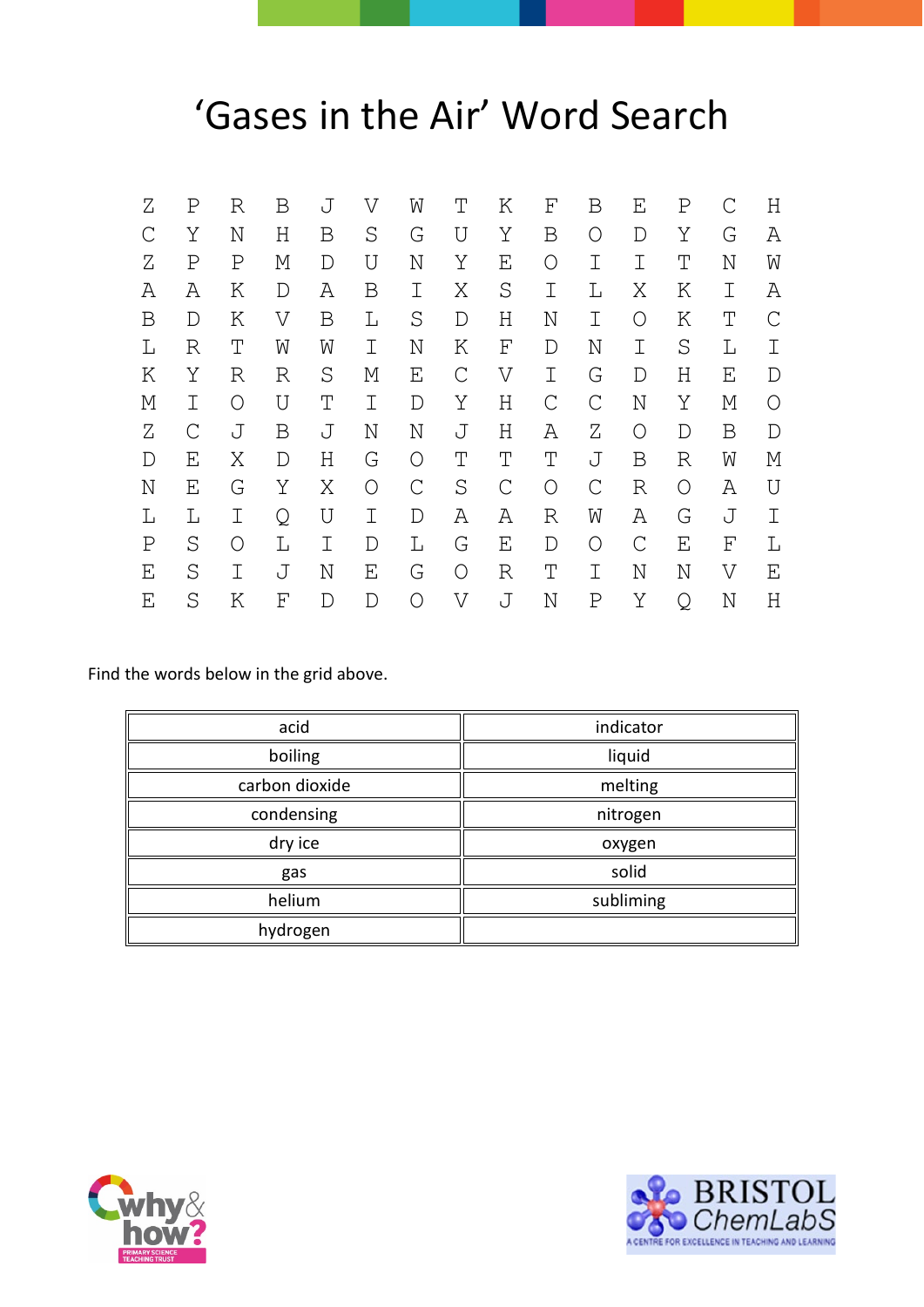# 'Gases in the Air' Quiz

Use your research skills to find out the answers to these questions.

Use these words to answer the questions below: NITROGEN, OXYGEN, CARBON DIOXIDE, ARGON, HYDROGEN, HELIUM, WATER

- 1. Which gas in the air is needed for living things to stay alive?
- 2. What gas makes up most of the air?
- 3. Which gas explodes with a loud bang?
- 4. Name two low density gases that can make balloons float in the air.
- 5. Which gas can be cooled down to make dry ice?
- 6. Which gas makes water acidic?
- 7. Which low density gas does not burn?
- 8. What two chemicals are made when a fuel burns?

Use these words to answer the questions below: BOILING, MELTING, CONDENSING, FREEZING SUBLIMING

- 9. What do you call the change when a liquid becomes a gas?
- 10.What do you call the change when a gas becomes a liquid?
- 11.What do you call the change when a solid becomes a liquid?
- 12.What is the name used when solid carbon dioxide changes straight to a gas?



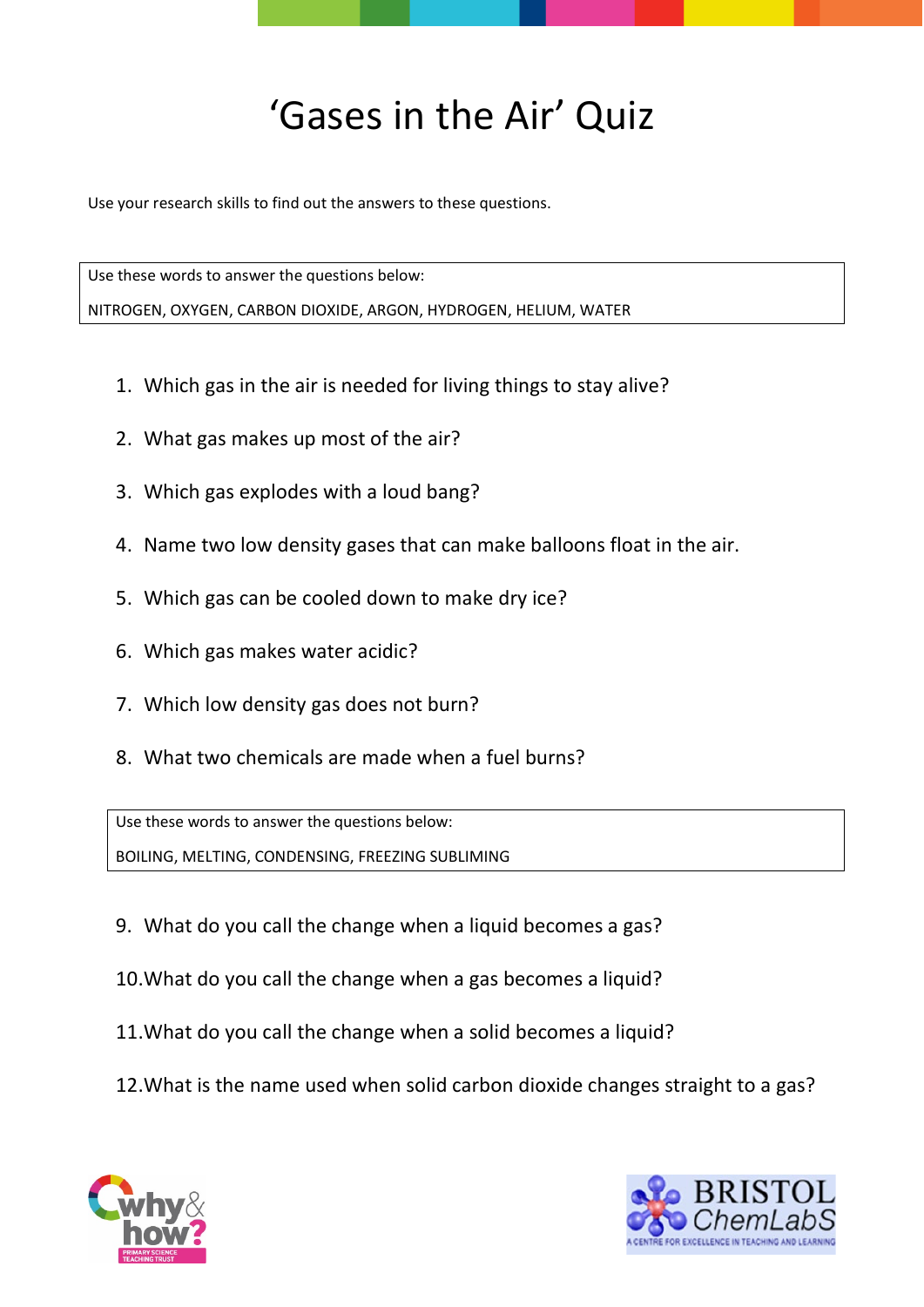## Answers to 'Gases in the Air' Quiz

Use these words to answer the questions below:

NITROGEN, OXYGEN, CARBON DIOXIDE, ARGON, HYDROGEN, HELIUM, WATER

- **1.** Which gas in the air is needed for living things to stay alive? **OXYGEN**
- 2. What gas makes up most of the air? **NITROGEN**
- **3.** Which gas explodes with a loud bang? **HYDROGEN**
- **4.** Name both low density gases that can make balloons float in the air. **HYDROGEN and**

### **HELIUM**

- **5.** Which gas can be cooled down to make dry ice? **CARBON DIOXIDE**
- 6. Which gas makes water acidic? **CARBON DIOXIDE**
- 7. Which low density as does not burn? **HELIUM**
- 8. What two chemicals are made when a fuel burns? **WATER and CARBON DIOXIDE**

Use these words to answer the questions below:

BOILING, MELTING, CONDENSING, FREEZING SUBLIMING

- 9. What do you call the change when a liquid becomes a gas? **BOILING**
- 10. What do you call the change when a gas becomes a liquid? **CONDENSING**
- 11. What do you call the change when a solid becomes a liquid? **MELTING**
- 12. What is the name used when solid carbon dioxide changes straight to a gas? **SUBLIMING**